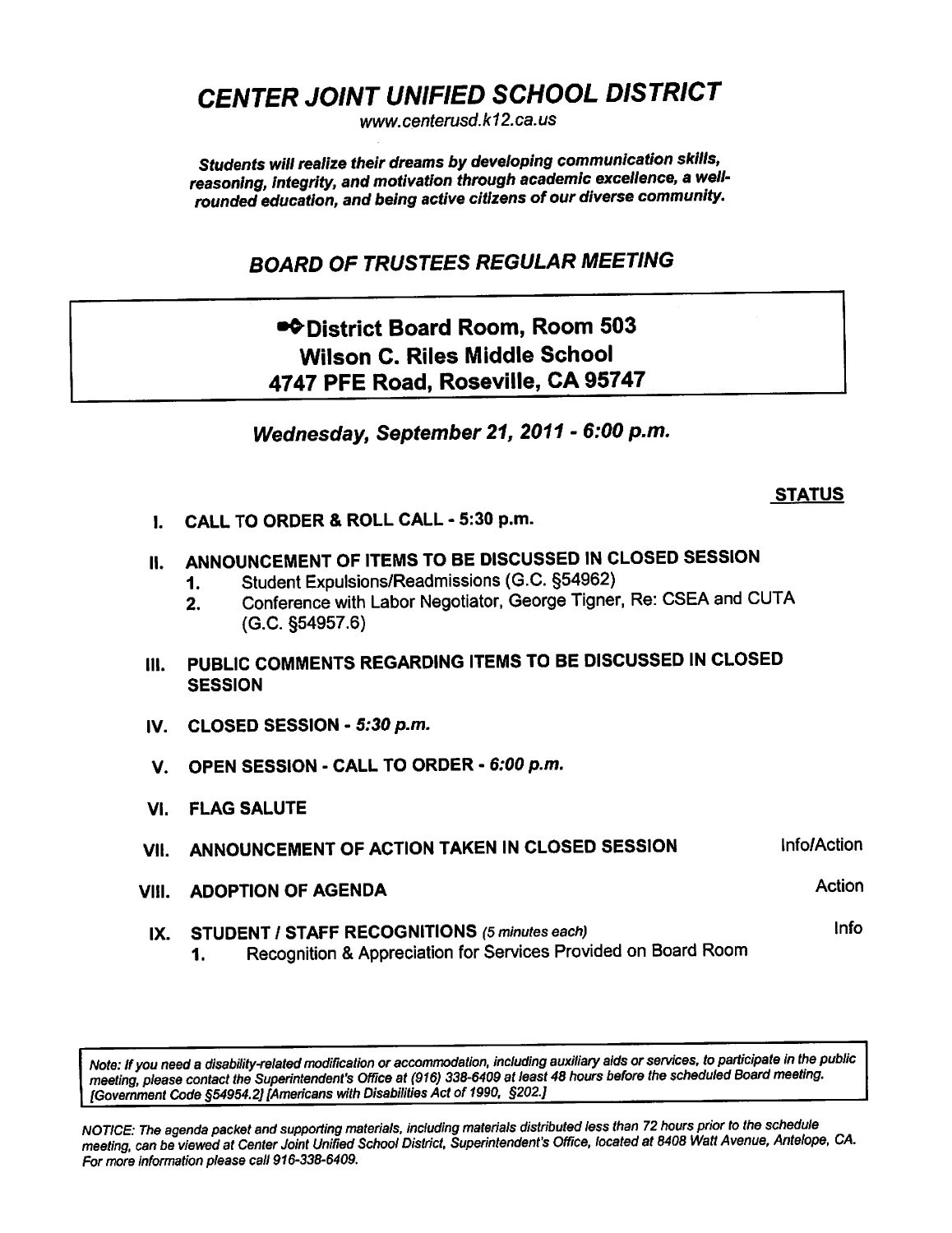| Х.                 | 1.<br>2.<br>3.<br>4. | STUDENT BOARD REPRESENTATIVE REPORTS (3 minutes each)<br>Center High School - Aleah Woods<br>McClellan High School - Luis Duffey<br>Antelope View Charter School - Evelina Leshchinskaya<br>Global Youth Charter School - Hyleah O'Quinn                                                                                                                                                                                                                                                                                            | Info                                        |  |
|--------------------|----------------------|-------------------------------------------------------------------------------------------------------------------------------------------------------------------------------------------------------------------------------------------------------------------------------------------------------------------------------------------------------------------------------------------------------------------------------------------------------------------------------------------------------------------------------------|---------------------------------------------|--|
| XI.                | 1.<br>2.             | <b>ORGANIZATION REPORTS (3 minutes each)</b><br><b>CUTA - Heather Woods, President</b><br><b>CSEA - Marie Huggins, President</b>                                                                                                                                                                                                                                                                                                                                                                                                    | Info                                        |  |
| XII.<br>Curriculum | 1.<br>2.             | <b>REPORTS/PRESENTATIONS</b> (8 minutes each)<br>Williams Uniform Complaint Quarterly Reporting - George Tigner<br>2011 Academic Performance Index/Adequate Yearly Progress Update<br>- George Tigner                                                                                                                                                                                                                                                                                                                               | Info                                        |  |
| XIII.              |                      | <b>COMMENTS FROM THE AUDIENCE REGARDING ITEMS NOT ON</b><br><b>THE AGENDA</b><br>Anyone may address the Board regarding any item that is within the Board's subject matter<br>jurisdiction. However, the Board may not discuss or take action on any item which is not on<br>this agenda except as authorized by Government Code Section 5495.2. A speaker shall be<br>limited to 3 minutes (Board Policy 9323). All public comments on items listed on this agenda<br>will be heard at the time the Board is discussing that item. | <b>Public</b><br><b>Comments</b><br>Invited |  |
| XIV.               |                      | <b>BOARD / SUPERINTENDENT REPORTS (10 minutes)</b>                                                                                                                                                                                                                                                                                                                                                                                                                                                                                  | Info                                        |  |
| XV.                |                      | <b>CONSENT AGENDA (5 minutes)</b><br>NOTE: The Board will be asked to approve all of the following items by a single vote, unless any<br>member of the Board asks that an item be removed from the consent agenda and considered and<br>discussed separately.                                                                                                                                                                                                                                                                       | Action                                      |  |
| Governance         | 1.                   | Approve Adoption of Minutes from August 17, 2011 Regular Meeting                                                                                                                                                                                                                                                                                                                                                                                                                                                                    |                                             |  |
|                    | 2.                   | Approve Adoption of Minutes from September 7, 2011 Special Meeting                                                                                                                                                                                                                                                                                                                                                                                                                                                                  |                                             |  |
|                    | 3.                   | Approve Resolution #6/2011-12: Resolution Authorizing Payment To Board<br><b>Member For Missed Meeting</b>                                                                                                                                                                                                                                                                                                                                                                                                                          |                                             |  |
| Personnel          | 4.                   | <b>Approve Certificated Personnel Transactions</b>                                                                                                                                                                                                                                                                                                                                                                                                                                                                                  |                                             |  |
|                    | 5.                   | <b>Approve Classified Personnel Transactions</b>                                                                                                                                                                                                                                                                                                                                                                                                                                                                                    |                                             |  |
|                    | 6.                   | Approve 2012 Health and Welfare Benefits: CSEA & CUTA Employee<br><b>Bargaining Groups</b>                                                                                                                                                                                                                                                                                                                                                                                                                                          |                                             |  |
| Curriculum         | 7.                   | Approve 2011/2012 Master Contracts:<br>JabberGym                                                                                                                                                                                                                                                                                                                                                                                                                                                                                    |                                             |  |
| $\downarrow$       | 8.                   | Approve 2011/2012 Individual Service Agreements:<br>Mingus Mountain<br>2011/12-42<br>2011/12-59, 112 BECA<br>2011/12-60-108 Bright Futures<br>2011/12-109<br>JabberGym<br>2011/12-110<br>Odyssey<br><b>Creekside Academy (UHS)</b><br>2011/12-111                                                                                                                                                                                                                                                                                   |                                             |  |
| $\mathbf{t}$       | 9.                   | Ratify Professional Service Agreement: Baby Steps Therapy (June 2011)                                                                                                                                                                                                                                                                                                                                                                                                                                                               |                                             |  |
| 1                  | 10.                  | Ratify Professional Service Agreement: Baby Steps Therapy                                                                                                                                                                                                                                                                                                                                                                                                                                                                           |                                             |  |
| ł                  | 11.                  | Approve Memorandum of Understanding Between the Sacramento Cal-SOAP<br>Consortium (Cal-SOAP), a program of the Sacramento County Office of<br>Education, and the Center Joint Unified School District                                                                                                                                                                                                                                                                                                                               |                                             |  |
| $\downarrow$       | 12.                  | Approve Field Trip: CHS Band and Choir Trip to Music in the Parks Music<br>Competition, Disneyland, Anaheim                                                                                                                                                                                                                                                                                                                                                                                                                         |                                             |  |
|                    | 13.                  | Approve Field Trip: CHS Media Communications Students to San Francisco Bay<br>Area                                                                                                                                                                                                                                                                                                                                                                                                                                                  |                                             |  |